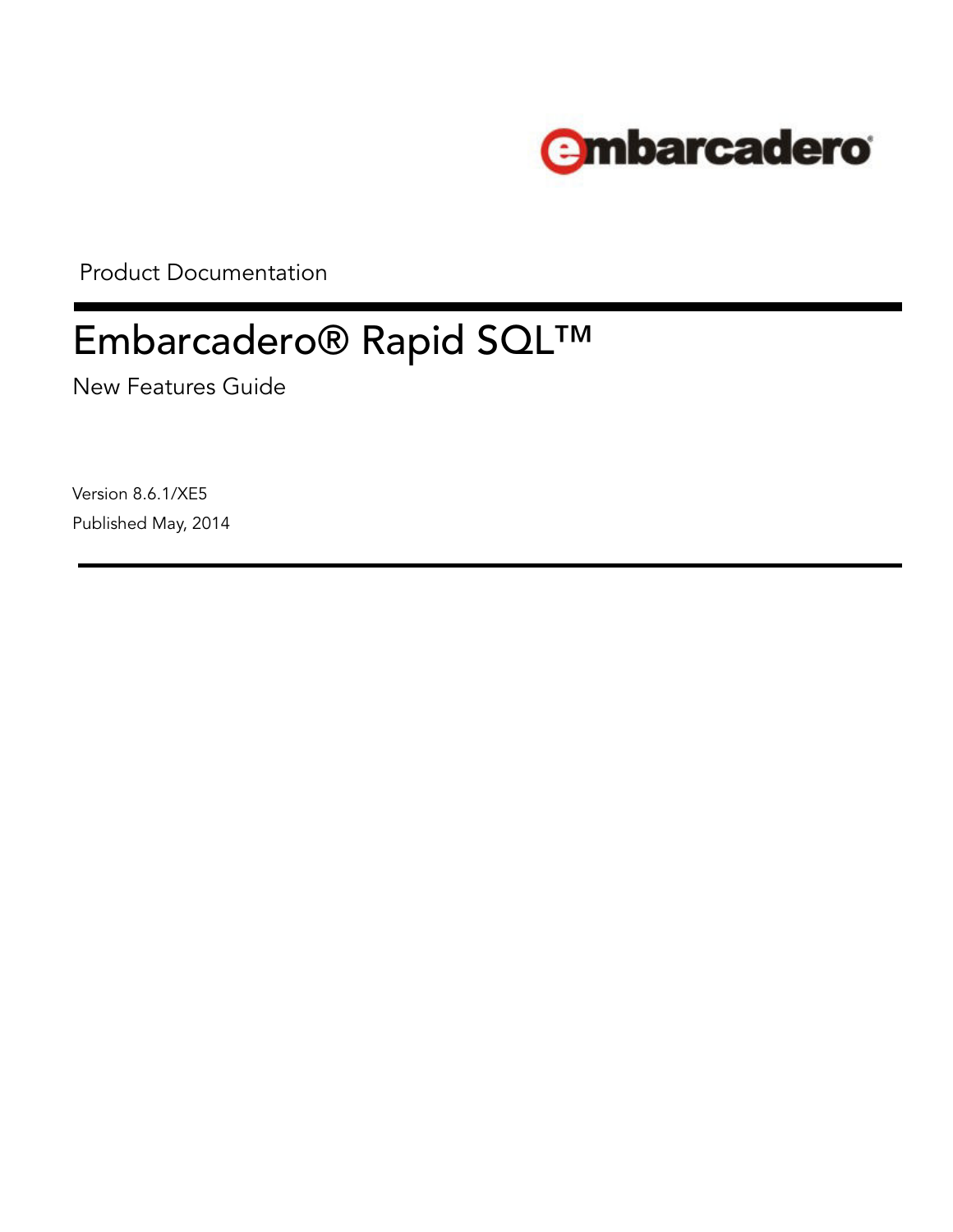© 2014 Embarcadero Technologies, Inc. Embarcadero, the Embarcadero Technologies logos, and all other Embarcadero Technologies product or service names are trademarks or registered trademarks of Embarcadero Technologies, Inc. All other trademarks are property of their respective owners.

This software/documentation contains proprietary information of Embarcadero Technologies, Inc.; it is provided under a license agreement containing restrictions on use and disclosure and is also protected by copyright law. Reverse engineering of the software is prohibited.

Embarcadero Technologies, Inc. is a leading provider of award-winning tools for application developers and database professionals so they can design systems right, build them faster and run them better, regardless of their platform or programming language. Ninety of the Fortune 100 and an active community of more than three million users worldwide rely on Embarcadero products to increase productivity, reduce costs, simplify change management and compliance, and accelerate innovation. Founded in 1993, Embarcadero is headquartered in San Francisco, with offices located around the world. To learn more, please visit h[ttp://www.embarcadero.com](http://www.embarcadero.com).

May 10, 2014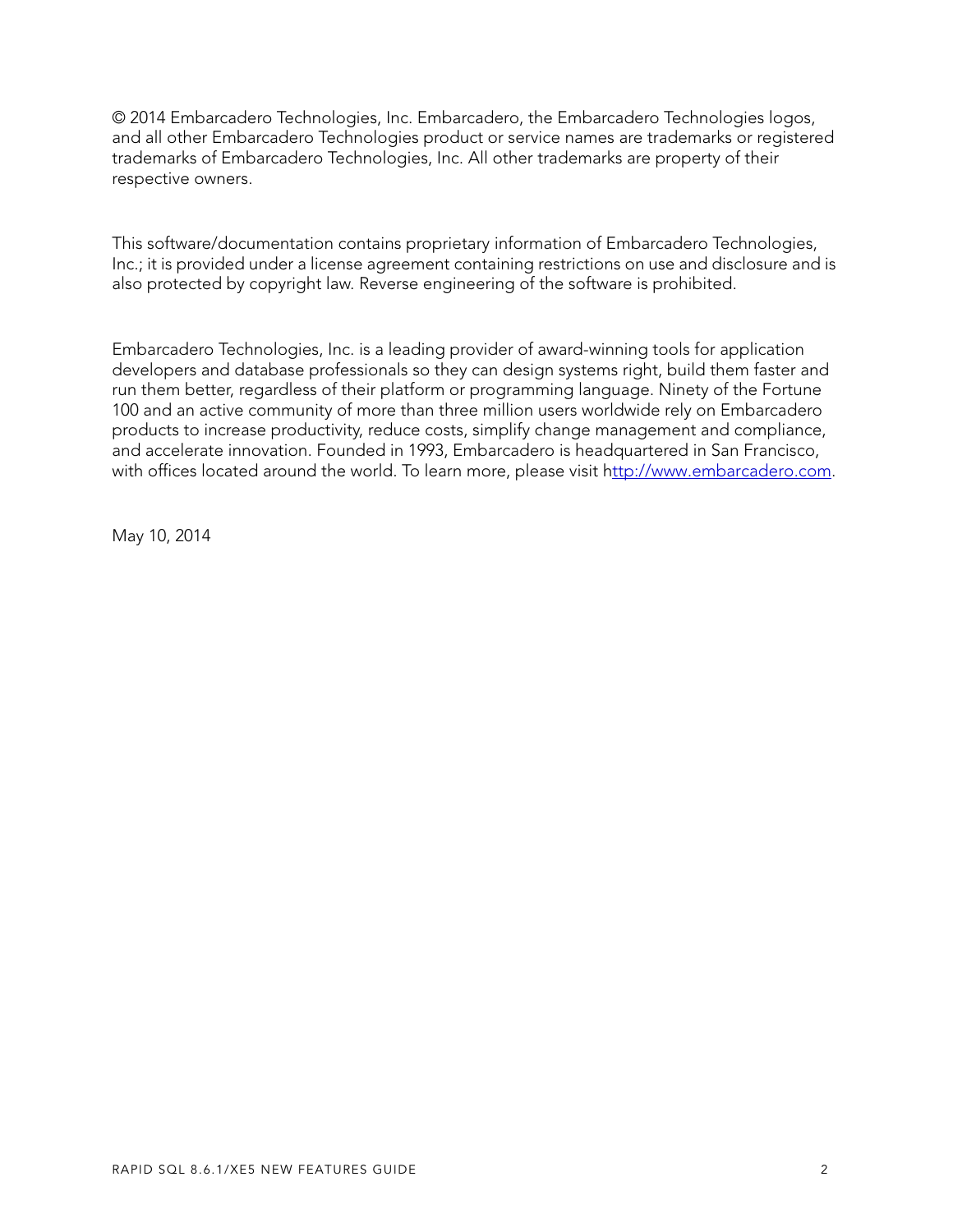# Contents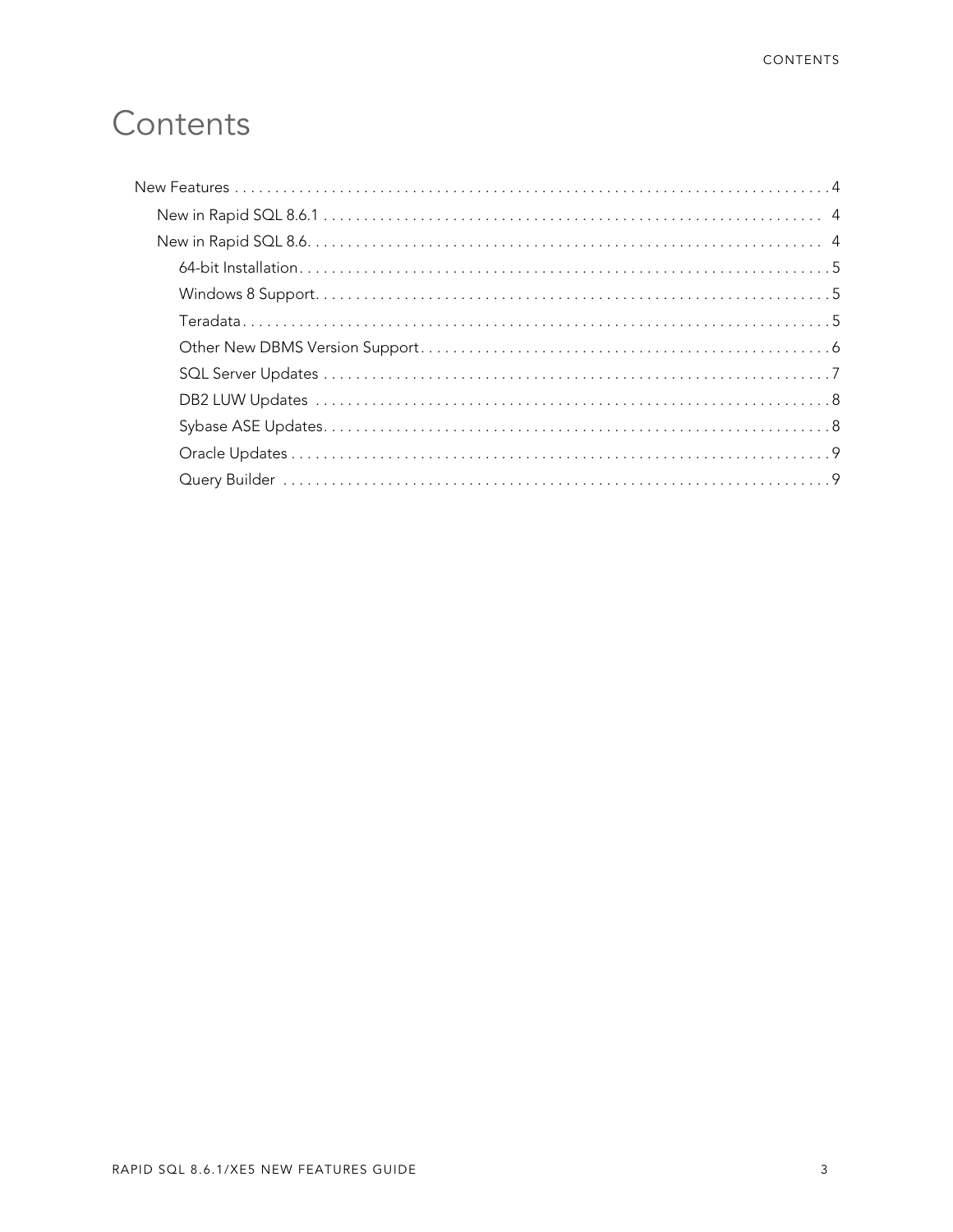# <span id="page-3-0"></span>NEW FEATURES

This patch introduces new functionality. The following topics provide details on the new features for this patch and for the associated major release:

- [New in Rapid SQL 8.6.1](#page-3-1)
- [New in Rapid SQL 8.6.](#page-3-2)

# <span id="page-3-1"></span>NEW IN RAPID SQL 8.6.1

#### **DB Team Server**

Functionality previously provided by Embarcadero Connect, is now provided by DB Team Server. Like Connect, Team Server is a data governance repository that stores an inventory of datasource definitions and ER/Studio data models.

In addition to functionality provided by Connect, the new product also offers the following features:

- An advanced search mechanism lets you locate datasource definitions by a variety of criteria, including DBMS platform, version, and host name.You can also search on operational characteristics such as space statistics and ping time.
- Users can monitor the activity stream associated with their DB Team Server account or the activity stream for a datasource definition. Streams include user posts, *Like*s, and *Follow*s.

# <span id="page-3-2"></span>NEW IN RAPID SOL 8.6

New features for the release fall into the following categories:

- [64-bit Installation](#page-4-0)
- [Windows 8 Support](#page-4-1)
- [Teradata](#page-4-2)
- [Other New DBMS Version Support](#page-5-0)
- [SQL Server Updates](#page-6-0)
- [DB2 LUW Updates](#page-7-0)
- [Sybase ASE Updates](#page-7-1)
- [Oracle Updates](#page-8-0)
- [Query Builder](#page-8-1).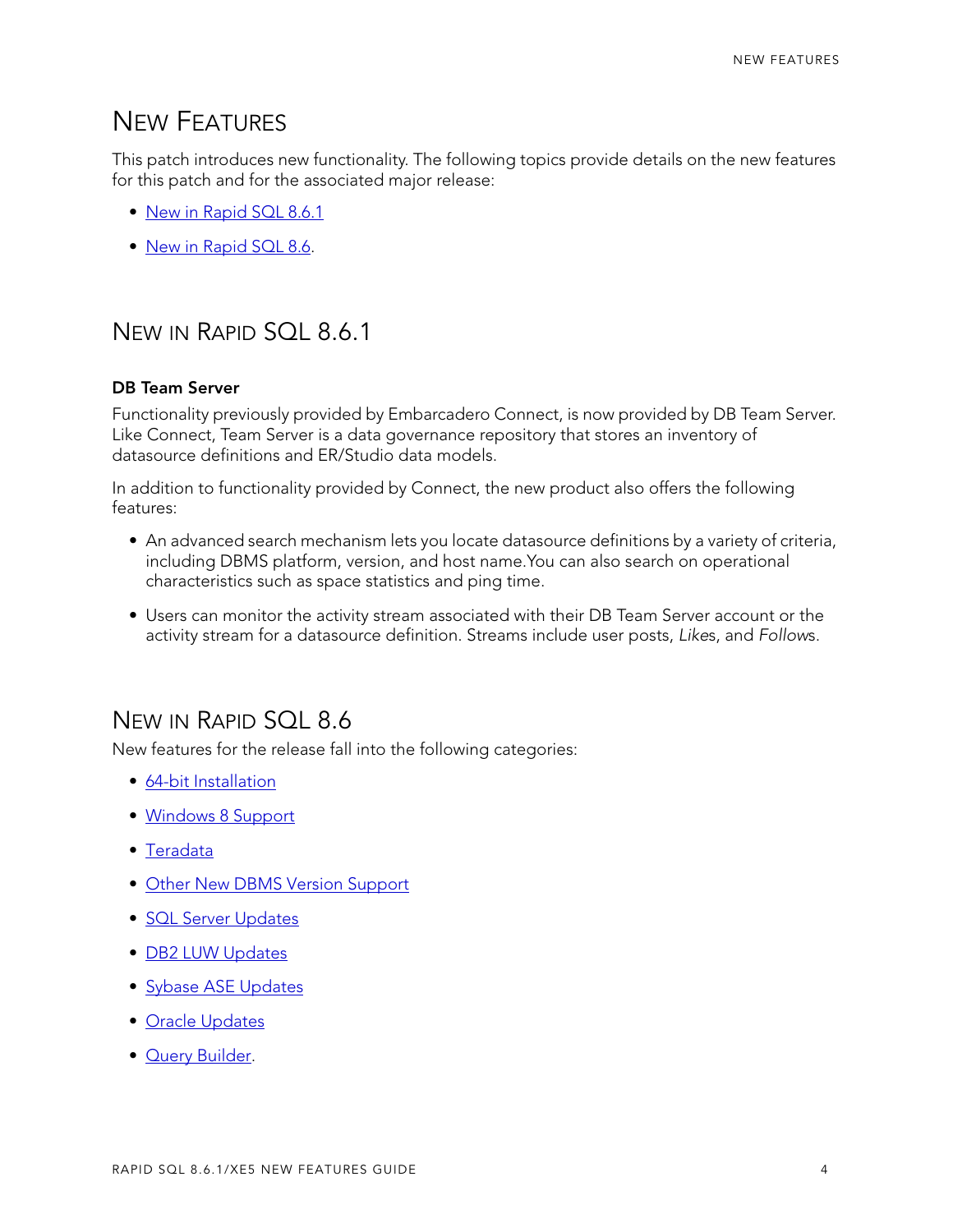#### <span id="page-4-0"></span>64-BIT INSTALLATION

Rapid SQL now runs as a native, 64-bit application. Separate installers let you choose between 32-bit and 64-bit applications.

64-bit versions of DBMS platform drivers are installed when you select that option. If you are using custom drivers, as of the 8.6 release, you must be using 64-bit versions of those custom drivers when using the 64-bit version of Rapid SQL.

#### <span id="page-4-1"></span>WINDOWS 8 SUPPORT

Rapid SQL is now fully supported on the Windows 8 operating system.

#### <span id="page-4-2"></span>**TERADATA**

As of this release, Rapid SQL provides support for Teradata versions 13.10, 14, and 14.10. The following topics provide a summary of the new functionality.

#### **Command line startup against Teradata datasources**

As with other platforms, command line startup of Rapid SQL is available with the following syntax options:

**rsql.exe -D** *datasource* **-U** *username* **-P** *password*

#### **rsql.exe -R** *connectionstring* **-D** *datasource* **-U** *username* **-P** *password*

The *connectionstring* can take the following form:

**teradata://***HOST* **teradata://***HOST*/*DB* **teradata://***HOST***:***PORT* **teradata://***HOST***:***PORT***/***DB* **NOTE:** Using **teradatap** will make the datasource created permanent.

If the Teradata ODBC driver is installed, the connection will be established using that driver. Otherwise, the Teradata JDBC driver will be used.

#### **Standard Datasource Registration and Connectivity**

Currently, you can manually register a Teradata datasource, identifying a host and optionally providing port and database name information.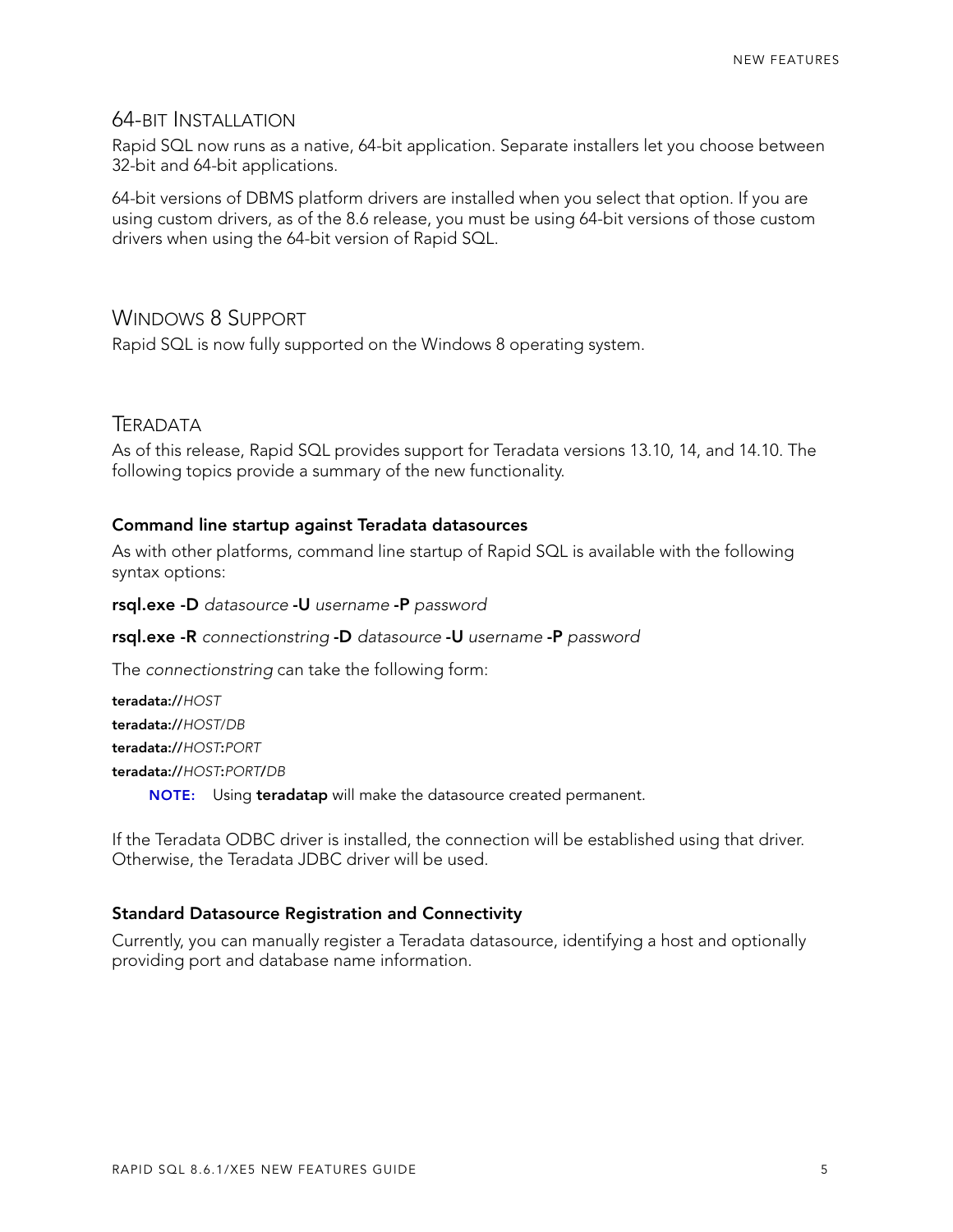| Database Type                   |                      |   |
|---------------------------------|----------------------|---|
| <b>Connection Information</b>   | Host:                |   |
| <b>Security Parameters</b>      | Port (optional):     |   |
| <b>Custom Driver Properties</b> |                      |   |
| <b>Datasource Properties</b>    | Database (optional): |   |
| Datasource Group                |                      |   |
|                                 | Datasource Name:     | ٠ |
|                                 |                      |   |

Similarly, a login dialog, prompting for a user name and password, lets you connect to a Teradata datasource.

#### **Datasource Navigator Node Availability**

Object nodes for the new platform are as follows:



Object actions such as **Object Properties**, **Execute**, **Edit Data**, **Build Query**, **Select \* From**, and **Schema** are available, as appropriate to the object type.

#### **SQL Editor**

Execution against Teradata sources is available. Also available are related, common SQL Editor tools such as **Query Options**, **Paste SQL Syntax**, and **Paste SQL Statement**.

#### <span id="page-5-0"></span>OTHER NEW DBMS VERSION SUPPORT

As of this release,Rapid SQL provides full support for the following DBMS platform versions:

- IBM DB2 LUW version 10
- IBM DB2 z/OS version 10
- Oracle 12c
- Sybase ASE 15.7.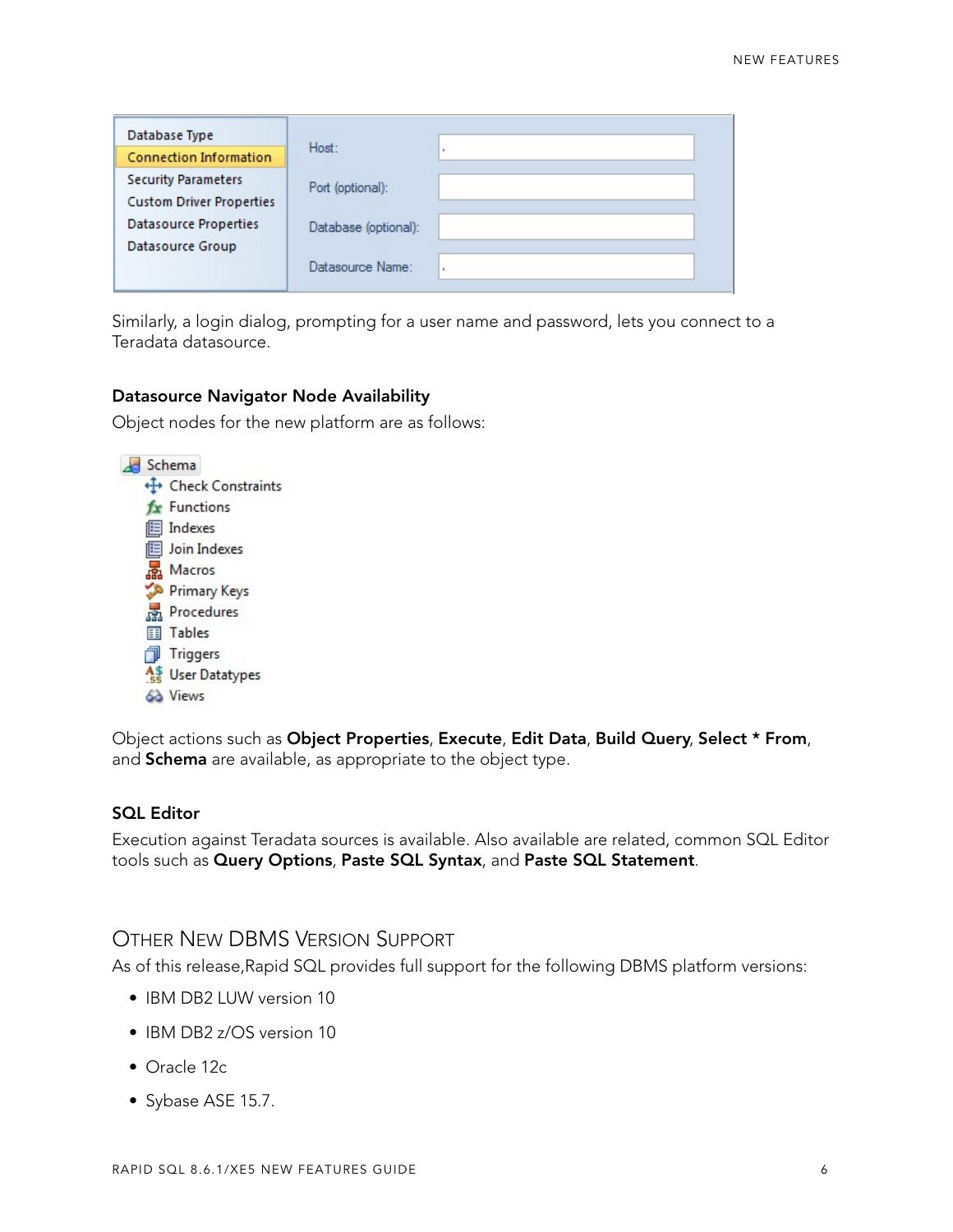## <span id="page-6-0"></span>SQL SERVER UPDATES

The following topics describe SQL Server updates for the current release.

#### **Sequence Object Type**

Rapid SQL now supports the sequence object type, introduced with SQL Server version 12. A creation wizard, editor, and a basic set of object actions are provided.

|                   |                                 | Create Sequence Wizard - Step 1 of 2 |                       | 叵<br>$\Box$              | $\Sigma$ |        | Create             |
|-------------------|---------------------------------|--------------------------------------|-----------------------|--------------------------|----------|--------|--------------------|
| <b>Properties</b> |                                 |                                      |                       |                          | Θ        | Open   |                    |
|                   | Specify the sequence properties |                                      |                       |                          |          | x      | Drop               |
| Properties        |                                 |                                      |                       |                          |          | 먎      | Extract            |
|                   |                                 | Property                             | Value                 |                          |          | 먭      | Migrate            |
| DDL View          | E.                              | <b>Creation</b>                      |                       |                          |          |        |                    |
|                   |                                 | Schema                               |                       | ▼                        |          | 縣      | Report             |
|                   |                                 | Name                                 |                       |                          |          | I      |                    |
| $\Box$ General    |                                 |                                      |                       |                          |          | Rename |                    |
|                   |                                 | Start With                           |                       |                          |          | ₹      | Disconnect         |
|                   |                                 | Increment By                         |                       |                          |          |        |                    |
|                   |                                 | Minimum Value                        |                       |                          | $\equiv$ | 2      | Refresh            |
|                   |                                 | Maximum Value                        |                       |                          |          |        | Copy<br>$Ctrl + C$ |
|                   |                                 | Cycle                                |                       |                          |          |        |                    |
|                   |                                 | Cache                                | $\sqrt{}$             |                          |          |        |                    |
|                   |                                 | Cache Size                           |                       |                          |          |        |                    |
|                   | Θ                               | <b>Datatype</b>                      |                       |                          |          |        |                    |
|                   |                                 | Data Type Schema                     |                       | $\overline{\phantom{a}}$ |          |        |                    |
|                   |                                 | Data Type                            |                       |                          |          |        |                    |
|                   |                                 | Data Type Precision                  | 0                     |                          | ۰        |        |                    |
|                   |                                 |                                      |                       |                          |          |        |                    |
|                   |                                 | < Back                               | <b>Finish</b><br>Next | Help<br>Cancel           |          |        |                    |

#### **FileTable and FileStream updates to tables**

When creating or editing SQL Server tables, a new set of properties is available. They let you:

- Specify a filegroup for the table by providing a FILESTREAM\_ON argument value
- Create the table as a FileTable, with a full set of FileTable arguments.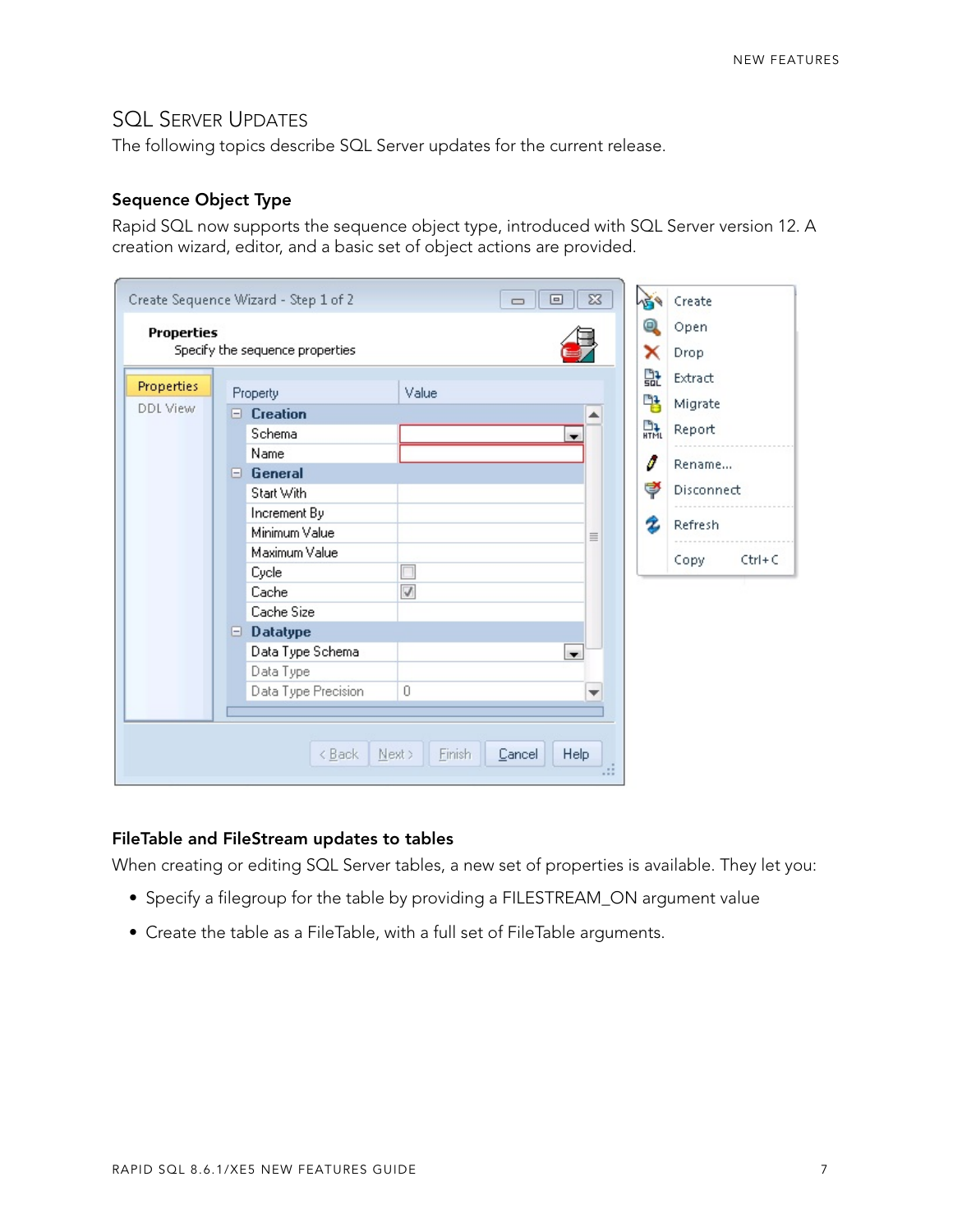| Filestream On                             | zmbftfg              |  |
|-------------------------------------------|----------------------|--|
| <b>Filetable</b>                          |                      |  |
| As Filetable                              | $\blacktriangledown$ |  |
| Filetable Collate Filename                |                      |  |
| <b>Filetable Directory Name</b>           |                      |  |
| Filetable PK Constraint Name              |                      |  |
| Filetable StreamID Unique Constraint Name |                      |  |
| Filetable Fullpath Unique Constraint Name |                      |  |

A new **Enable/Disable Filetable(s)** action lets you build and submit an ALTER TABLE statement, specifying either an ENABLE FILETABLE\_NAMESPACE or DISABLE FILETABLE\_NAMESPACE argument. This enables or disables system-defined constraints on a FileTable.

| Enable/Disable Filetable(s)      |                                                    | $\Sigma$<br>回<br>$\Box$                                                                        |
|----------------------------------|----------------------------------------------------|------------------------------------------------------------------------------------------------|
| <b>Action Options</b><br>Preview | 1 filetable(s) to be enabled/disabled.<br>dbo.kjgh | 闘∰↓<br><b>E</b> Action Options<br>$\blacktriangledown$<br>Enable                               |
| Preview                          | Schedule<br>$<$ Back<br>Next >                     | <b>Enable</b><br>Check to enable the selected filetable(s).<br>Help<br>Execute<br>Cancel<br>48 |

# <span id="page-7-0"></span>DB2 LUW UPDATES

The **Update Statistics** object action has been updated to use the ADMIN\_CMD system procedure. This eliminates the constraint of having target datasources registered by alias and using the native client. **Update Statistics** can now be used against all datasources, regardless of how they were registered.

# <span id="page-7-1"></span>SYBASE ASE UPDATES

Against version 15.7 datasources, the Login Wizard/Editor now generates DDL that uses CREATE/ALTER LOGIN syntax. New properties let you work with SUID, LOGIN PROFILE, and EXEMPT INACTIVE LOCK parameters.